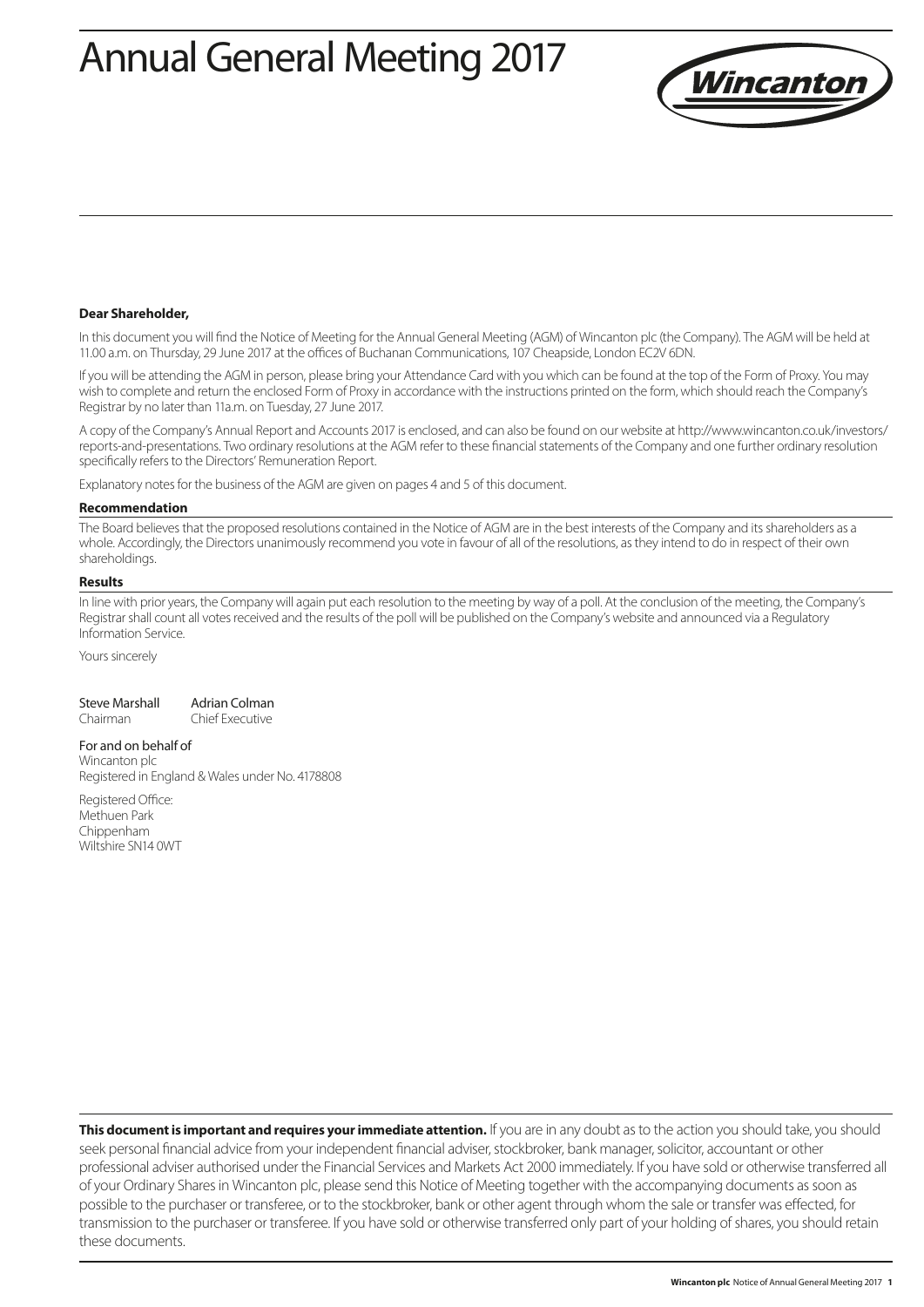# Notice of Annual General Meeting 2017

NOTICE IS HEREBY GIVEN that the sixteenth Annual General Meeting of Wincanton plc (the Company) will be held at the offices of **Buchanan Communications, 107 Cheapside, London EC2V 6DN at 11.00 a.m**. on Thursday, 29 June 2017 in order to consider the following business:

# **ORDINARY BUSINESS**

To consider and, if thought fit, pass as ordinary resolutions:

# **Report and Accounts**

#### **Resolution 1**

To receive and, if thought fit, adopt the financial statements and the Reports of the Directors and the Auditor's Report for the year ended 31 March 2017.

#### **Directors' Remuneration Report**

#### **Resolution 2**

To approve the Annual Report on Remuneration contained within the Directors' Remuneration Report in the Company's Annual Report and Accounts for the financial year ended 31 March 2017.

#### **Directors' Remuneration Policy**

#### **Resolution 3**

To approve the Directors' Remuneration Policy in the form set out in the Company's Annual Report and Accounts for the financial year ended 31 March 2017.

# **Dividend**

#### **Resolution 4**

To approve the final dividend of 6.1p per Ordinary Share for the year ended 31 March 2017.

#### **Directors**

#### **Resolution 5**

To re-elect Steve Marshall as a Director of the Company.

#### **Resolution 6**

To re-elect Adrian Colman as a Director of the Company.

#### **Resolution 7**

To re-elect Tim Lawlor as a Director of the Company.

# **Resolution 8**

To re-elect Paul Dean as a Director of the Company.

# **Resolution 9**

To re-elect Stewart Oades as a Director of the Company.

# **Resolution 10**

To re-elect David Radcliffe as a Director of the Company.

# **Resolution 11**

To re-elect Martin Sawkins as a Director of the Company.

# **Auditor**

# **Resolution 12**

To re-appoint KPMG LLP as the Auditor.

# **Resolution 13**

To authorise the Directors to determine the remuneration of the Auditor.

#### **SPECIAL BUSINESS**

# **Donations to political organisations and political expenditure**

# **Resolution 14**

To consider and, if thought fit, pass as an ordinary resolution that:

- **a** the Company and those companies which are UK subsidiaries of the Company be authorised for the purposes of Part 14 of the Companies Act 2006 at any time during the period from the date of the passing of this resolution to the conclusion of the AGM to be held in 2018, or on 30 September 2018, whichever is the earlier:
	- to make donations to political parties and/or independent election candidates; and
	- ii to make donations to political organisations other than political parties; and
	- iii to incur political expenditure;

provided that any such donations and expenditure made by the Company, or by any such subsidiary, shall not exceed in aggregate £25,000;

- **b** all existing authorisations and approvals relating to political donations or expenditure are hereby revoked without prejudice to any donation made or expenditure incurred prior to the date hereof pursuant to such authorisation or approval; and
- **c** words and expressions defined for the purpose of Part 14 of the Companies Act 2006 shall have the same meaning in this resolution.

# **Authority to allot shares**

# **Resolution 15**

To consider and, if thought fit, pass as an ordinary resolution that the Directors be and are hereby generally and unconditionally authorised pursuant to and in accordance with Section 551 of the Companies Act 2006 to exercise all the powers of the Company to allot shares in the Company and to grant rights to subscribe for, or to convert any security into, shares in the Company:

- **a** up to an aggregate nominal amount equal to £4,124,909; and
- **b** comprising equity securities (as defined in Section 560 (1) of Companies Act 2006) up to a further nominal amount of £4,124,909 in connection with an offer by way of a rights issue:
	- to ordinary shareholders in proportion (as nearly as may be practicable) to their existing holdings; and
	- ii to holders of other equity securities as required by the rights of those securities or as the Directors otherwise consider necessary;

and so that the Directors may impose any limits or restrictions and make any arrangements which they consider necessary or appropriate to deal with treasury shares, fractional entitlements, record dates, legal, regulatory or practical problems in, or under the laws of, any territory or any other matter, such authorities to apply until the earlier of the conclusion of the 2018 AGM and close of business on 30 September 2018, in each case, so that the Company may: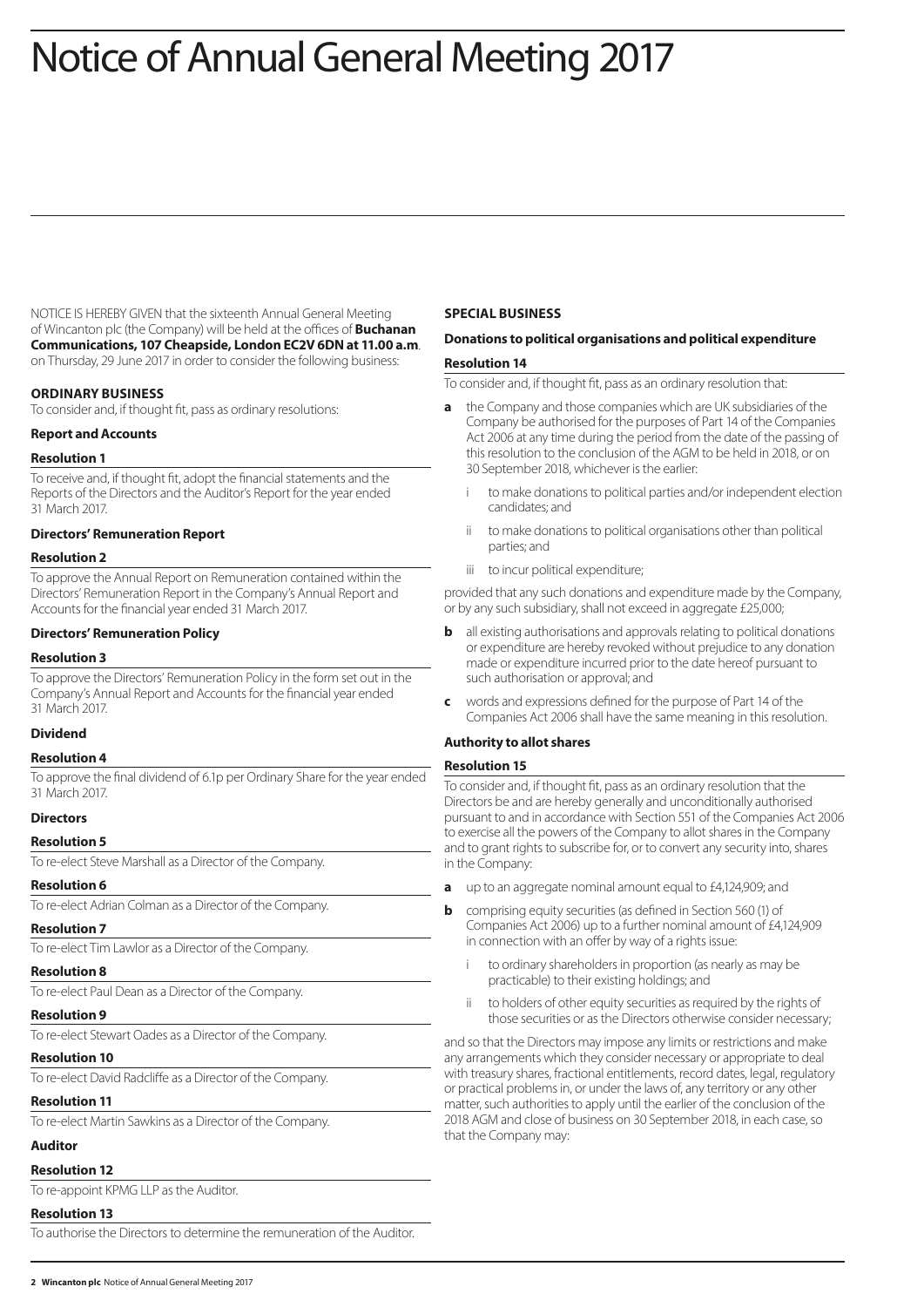- (1) pursuant to the authority granted under paragraph a, make offers and enter into agreements during this period which would or might, require shares to be allotted or rights to subscribe for, or convert securities into shares to be granted after the authority ends and the Directors may allot shares or grant rights to subscribe for, or convert securities into, shares under any such offer or agreement as if the authority had not ended; and
- (2) pursuant to the authority granted under paragraph b, make offers and enter into agreements during this period which would, or might, require equity securities to be allotted after the authority ends and the Directors may allot equity securities under any such offer or agreement as if the authority had not ended.

#### **Authority to disapply pre-emption rights**

#### **Resolution 16**

To consider and, if thought fit, pass as a special resolution that, subject to the passing of Resolution 15 set out above, the Directors be and are hereby empowered pursuant to section 570 and 573 of the Companies Act 2006 to allot equity securities (as defined in Section 560(1) of the Companies Act 2006) wholly for cash pursuant to the authority conferred by Resolution 15 and/or to sell Ordinary Shares held by the Company as treasury shares for cash as if Section 561(1) of the Companies Act 2006 did not apply to any such allotment or sale, such power to be limited:

- **a** to the allotment of equity securities and sale of treasury shares for cash in connection with an offer of, or invitation to apply for, equity securities (but in the case of the authority granted under paragraph b of Resolution 15 (set out above), by way of rights issue only) to or in favour of (i) ordinary shareholders in proportion (as nearly as may be practicable) to their existing holdings and (ii) holders of other equity securities, as required by the rights of those securities or as the Directors or otherwise consider necessary, and so that the Directors may impose any limits or restrictions and make any arrangements which they consider necessary or appropriate to deal with treasury shares, fractional entitlements, record dates, legal, regulatory or practical problems in, or under the laws of, any territory or any other matter; and
- **b** to the allotment (otherwise than under paragraph (a) of this Resolution) of equity securities or sale of treasury shares up to a nominal amount of £618,736 such power to apply until the earlier of the conclusion of the 2018 AGM and close of business on 30 September 2018 save that during this period the Company may make offers, and enter into agreements, which would, or might, require equity securities to be allotted (and treasury shares to be sold) after the power ends and the Directors may allot equity securities under any such offer or agreement as if the power had not ended.

# **Authority to purchase own shares**

#### **Resolution 17**

To consider and, if thought fit, pass as a special resolution that the Company be generally and unconditionally authorised for the purposes of Section 701 of the Companies Act 2006 to make market purchases (within the meaning of Section 693(4) of the Companies Act 2006) of Ordinary Shares of 10p each in the Company provided that:

- **a** the maximum number of Ordinary Shares authorised to be purchased is 12,374,729;
- **b** the minimum price (exclusive of expenses) which may be paid for each Ordinary Share is 10p;
- **c** the maximum price, exclusive of expenses, which may be paid for each such Ordinary Share is the higher of:
	- an amount equal to 105% of the average of the middle market quotations for an Ordinary Share in the Company as derived from the London Stock Exchange Daily Official List for the five business days immediately preceding the day on which the share is contracted to be purchased; and
	- an amount equal to the higher of the price of the last independent trade of an Ordinary Share and the highest current independent bid for an Ordinary Share as derived from the London Stock Exchange Trading System in each case at the time the purchase is agreed; and
- **d** this authority shall expire at the earlier of the conclusion of the 2018 AGM and close of business on 30 September 2018 (except in relation to a purchase of such shares, the contract for which was concluded before such time and which will or may be executed wholly or partly after such time and the Company may purchase Ordinary Shares pursuant to any such contract as if the power had not ended).

# **Notice of meetings other than annual general meetings**

#### **Resolution 18**

To consider and, if thought fit, pass as a special resolution that a general meeting of the Company other than an annual general meeting may be called on not less than 14 clear days' notice.

By Order of the Board

#### Alison Dowling

Company Secretary

16 May 2017

Wincanton plc Registered in England & Wales. Company number 4178808 Registered Office: Methuen Park Chippenham Wiltshire SN14 0WT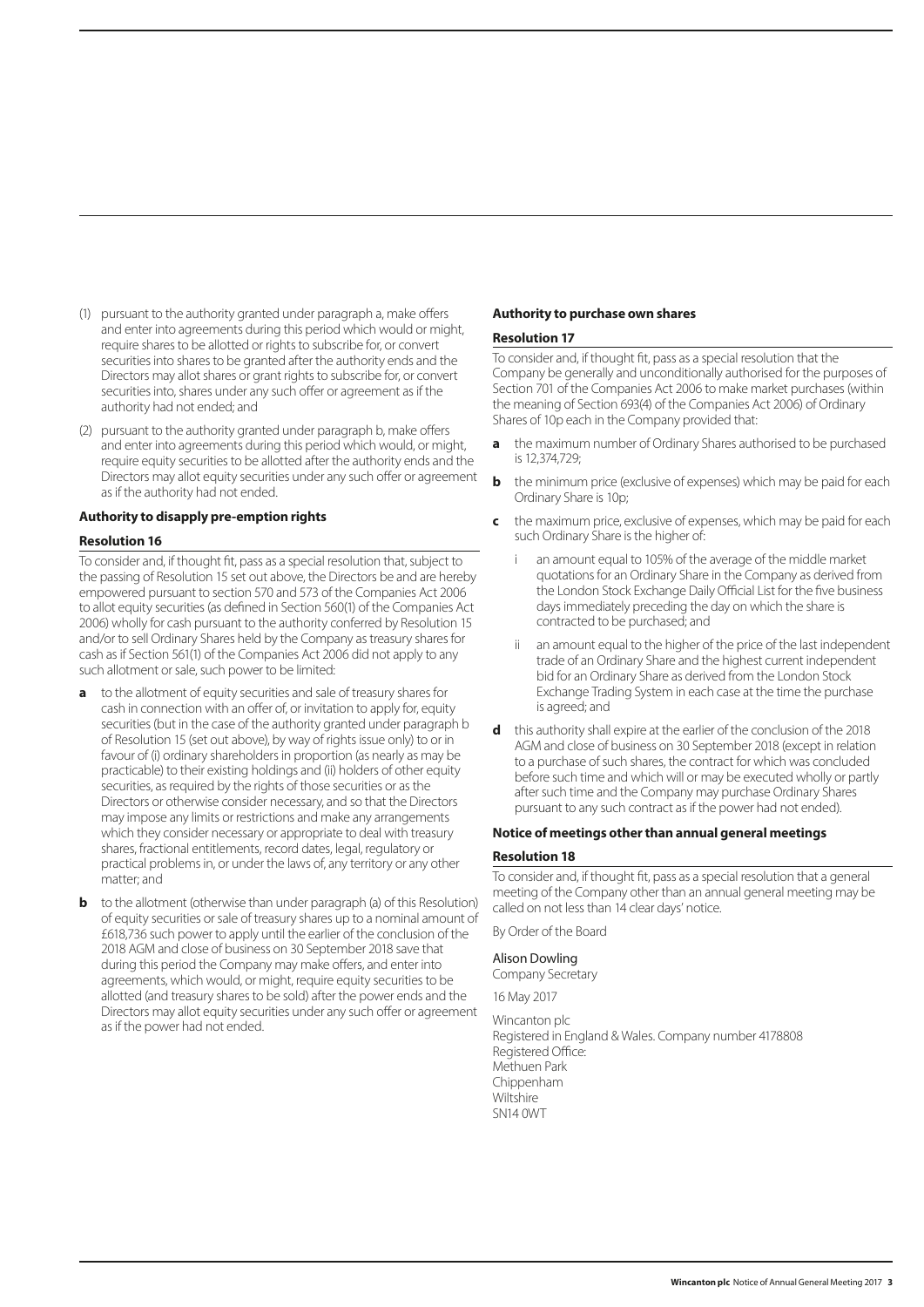# Explanatory notes to the resolutions to be proposed at the Annual General Meeting

Resolutions 1 to 15 will be proposed as ordinary resolutions, which require a simple majority of votes cast in favour to be passed. Resolutions 16 to 18 will be proposed as special resolutions, which require a 75% majority of the votes cast in favour to be passed.

# **Resolution 1: Report and Accounts**

The Directors are required to present their reports, the financial statements and the Auditor's Report at the AGM and shareholders may raise any questions on the Report and Accounts under this resolution.

# **Resolution 2: Annual Report on Remuneration**

The Company is required by law to prepare a Directors' Remuneration Report for each relevant financial year and to seek shareholder approval for that report at the general meeting before which its annual accounts are laid.

The Annual Report on Remuneration, prepared in accordance with the Companies Act 2006 requirement, is set out in full on pages 45 to 53 within the Directors' Remuneration Report in the Annual Report 2017. The Annual Report 2017 can be viewed at www.wincanton.co.uk/investors on the Company's website.

The result of Resolution 2 is advisory only and the Directors' entitlement to remuneration is not conditional upon this resolution being passed.

# **Resolution 3: Directors' Remuneration Policy**

In 2014 remuneration requirements came into effect in relation to the content of the Directors' Remuneration Report, following changes made to the Companies Act 2006. In accordance with section 439A of the Companies Act 2006 the Company was required to include a separate resolution on the Directors' Remuneration Policy to be put to a vote by shareholders.

The Directors' Remuneration Policy sets out the Company's forwardlooking policy on Directors' remuneration and is subject to a binding shareholder vote by ordinary resolution at least every three years. The Directors' Remuneration Policy was adopted by the shareholders at the AGM on 21 July 2014 and is therefore subject to approval by shareholders in 2017. There have been no changes to the Directors' Remuneration Policy since its approval in 2014, but the policy is restated in the Annual Report 2017 within the Directors' Remuneration Report, on pages 54 to 59.

The result of Resolution 3 is binding and the Company will only be able to make remuneration and loss of office payments to Directors which are permitted within the limits of the policy, unless the payment has been approved by a separate shareholder resolution.

# **Resolution 4: Final Dividend**

Resolution 4 deals with the declaration of a final dividend. Final dividends must be approved by shareholders but cannot be more than the amount recommended by directors. If shareholders approve Resolution 4 at the AGM, the final dividend of 6.1p per Ordinary Share will be paid in cash (sterling) on 4 August 2017 to shareholders on the Company's register of members at the close of business on the dividend record date, 7 July 2017.

# **Resolutions 5 to 11 inclusive: Re-election of Directors**

In accordance with the Company's Articles of Association, all Directors are subject to election by shareholders at the first AGM after their appointment, and to re-election thereafter at intervals of no more than three years. The Board made the decision to fully comply with the UK Corporate Governance Code and therefore put all Directors up for election/ re-election annually. The Company is not required to comply with this provision in the UK Corporate Governance Code, however the Board believe it is best practice to do so.

The Board, its Committees and the individual Directors participate in an annual performance evaluation. In January 2017 an external review of the Board's performance was conducted. The performance evaluation process, set on page 38 of the Corporate Governance Report, confirmed the continued independence and objective judgement of all of the Non-executive Directors. The process further confirmed that the performance of all Directors, standing for re-election, continued to be effective and that they demonstrate commitment to their respective roles. Accordingly, the Board recommends to shareholders the proposed reappointments set out in Resolutions 5 to 11.

Full biographical details of each Director are set out on pages 34 and 35 of the Annual Report 2017. The Executive Directors' service contracts and Non-executive Directors' letters of appointment are available for inspection as specified in Note 13 on page 7 of this document.

# **Resolution 12: Reappointment of the Auditor**

The Company is required to appoint the Auditor at each general meeting at which accounts are laid before the Company, to hold office until the conclusion of the next such meeting. This resolution, on the Audit Committee's recommendation to the Board, proposes the re-appointment of KPMG LLP as the Auditor of the Company until the conclusion of the next annual general meeting.

# **Resolution 13: Authority for the Directors to agree the Auditor's remuneration**

This resolution authorises the Directors, in accordance with standard practice, to agree the remuneration of the Auditor.

#### **Resolution 14: Donations to political organisations and political expenditure**

It is not the Group's intention to make donations to political parties. However, it is possible that certain routine activities undertaken by the Company and its subsidiaries might unintentionally fall within the broad scope of the provisions of the Companies Act 2006 which determine political donations and expenditure. Any expenditure that is regulated under the Companies Act 2006 must first be approved by shareholders and will be disclosed in next year's Annual Report.

This Resolution, if passed, will renew the Directors' authority until the end of the AGM to be held in 2018 (when the Directors intend to renew this authority) to make donations and incur expenditure, which might otherwise be caught by the terms of Companies Act 2006, up to an aggregate amount of £25,000, for the Company and for subsidiary companies.

# **Resolution 15: Authority to allot shares**

The first part of Resolution 15 gives the Directors authority to allot shares up to an aggregate nominal amount equal to £4,124,909 (representing 41,249,097 Ordinary Shares of 10p each excluding treasury shares) which, as at 16 May 2017, being the latest practicable date prior to the publication of this Notice, represented approximately one-third of the Company's issued share capital.

In line with the guidance issued by the Investment Association the second part of this Resolution gives the Directors authority to allot Ordinary Shares or grant rights to subscribe for, or convert any securities into, Ordinary Shares in connection with a rights issue in favour of ordinary shareholdings up to an aggregate nominal amount equal to £8,249,819 (representing 82,498,196 Ordinary Shares excluding treasury shares), as reduced by the nominal amount of shares issued under paragraph 'a' of this Resolution. This amount (before any reduction) represented two-thirds of the issued share capital of the Company as at 16 May 2017, the latest practicable date prior to the publication of this Notice.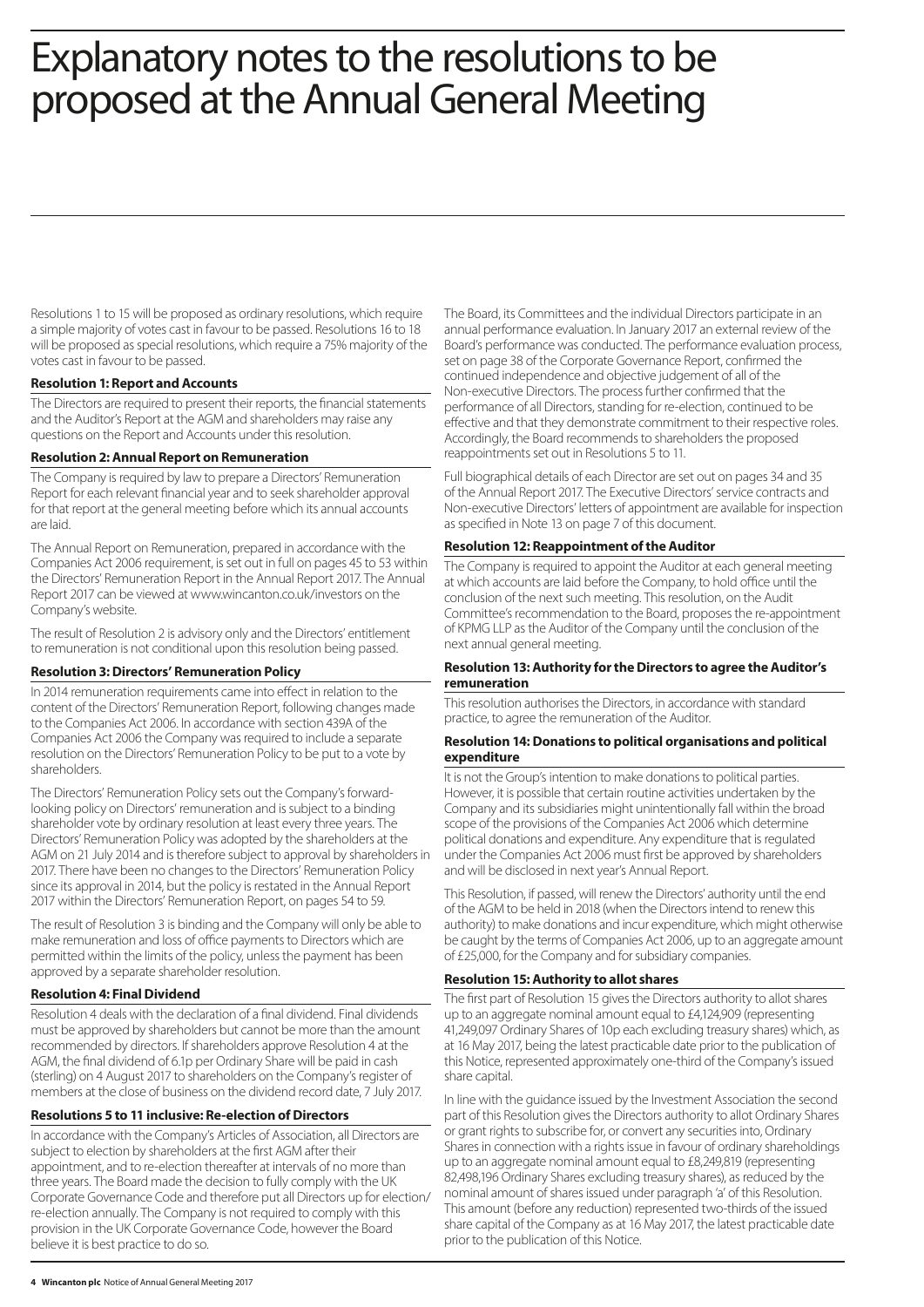The authorities sought under paragraphs a and b of this Resolution will expire at the earlier of the conclusion of the 2018 AGM and close of business on 30 September 2018 (the last date by which the Company must hold an AGM in 2018).

Should any decision be made by the Board to allot shares under the authorities sought under this Resolution, it would be the intention of the Directors to follow the guidance issued by the Investment Association in relation to the exercise of such authorities.

There are no present plans for issuing shares other than in connection with the satisfaction of existing rights under employee share schemes.

The Directors may, however, consider issuing shares if they believe it would be appropriate to do so in respect of business opportunities that may arise consistent with the Company's strategic objectives.

As at the date of this Notice, the Company did not hold any treasury shares.

#### **Resolution 16: Disapplication of pre-emption rights**

This Resolution is proposed to be taken as a special resolution to dis-apply pre-emption rights. Section 561 of the Companies Act 2006 gives all shareholders the right to participate on a pro rata basis in all issues of equity securities for cash, unless they agree that this right should be set aside. The effect of this Resolution is to empower the Directors, until the conclusion of the AGM to be held in 2018 or 31 September 2018, whichever is the earlier, to allot equity securities for cash, without first offering them on a pro rata basis to existing shareholders, but only up to a maximum nominal amount of £618,736, representing 6,187,364 Ordinary Shares of 10p each which is approximately 5% of the Company's issued ordinary share capital on 16 May 2017.

In compliance with the guidelines issued by the Pre-emption Group the Directors confirm their intention that no more than 7.5% of the Company's issued share capital will be allotted, cumulatively, on a non-preemptive basis during any rolling three year period without prior consultation with the shareholders. The Directors have no present intention of exercising this authority during the year ending 31 March 2018.

Subject to shareholder approval, the authority under this Resolution will expire at the earlier of the conclusion of the 2018 AGM and close of business on 30 September 2018.

#### **Resolution 17: Purchase of own shares**

In certain circumstances it may be advantageous for the Company to purchase its own Ordinary Shares and Resolution 17 will, if approved, renew the Company's authority from shareholders to make such purchases until the earlier of the conclusion of the 2018 AGM and close of business on 30 September 2018.

Purchases will only be made if the Directors believe that to do so would result in an increase in the Group's earnings per share and would be in the best interests of shareholders generally; or where required in order to satisfy existing rights under employee share schemes.

This Resolution, which will be proposed as a special resolution, specifies the maximum number of shares which may be acquired (10% of the Company's issued share capital as at 16 May 2017) and minimum and maximum prices at which they may be bought.

There are options outstanding under employee share schemes at the date of this Notice over approximately 5.4m Ordinary Shares, representing 4.4% of the issued share capital; if the authority given by Resolution 17 were to be fully used, these options would represent 4.9% of the issued share capital on that date.

Any shares purchased by the Company will be: gifted to the Wincanton plc Employee Benefit Trust for the purpose of satisfying employee share scheme exercises; or cancelled and the number of shares in issue reduced accordingly; or held in treasury. Shares held in treasury may subsequently be sold for cash (within the limit of the shareholder pre-emption disapplication contained in Resolution 16), cancelled, or used for the purposes of employee share schemes.

The Directors believe that it is desirable for the Company to have this flexibility.

No dividends will be paid on shares held in treasury and no voting rights will be exercisable in respect of treasury shares. Treasury shares transferred for the purposes of the Company's employee share schemes will count towards the limits in those schemes on the number of new shares which may be issued.

During the year ended 31 March 2017 30,000 Ordinary Shares were purchased by the Company and gifted into the Wincanton plc Employee Benefit Trust to satisfy employee share scheme exercises.

The Company does not currently hold any treasury shares.

#### **Resolution 18: Notice of meetings other than annual general meetings**

Resolution 18 will be proposed as a special resolution and would allow the Company to hold general meetings (other than annual general meetings) on 14 days' notice.

Annual general meetings must always be called with at least 21 days' notice but other general meetings of the Company may be called on less notice if shareholders agree to a shorter period. At the AGM in 2016, a resolution was passed which allowed the Company to hold general meetings (other than annual general meetings) on 14 days' notice.

The Board is proposing a similar resolution to renew the authority granted last year. The approval will be effective until the Company's 2018 AGM when it is intended that the approval will be renewed.

This shorter period would not be used as a matter of routine. The Board would consider on a case by case basis whether the flexibility offered by the shorter notice period would be in the best interests of shareholders generally, taking into account the circumstances and business of the meeting.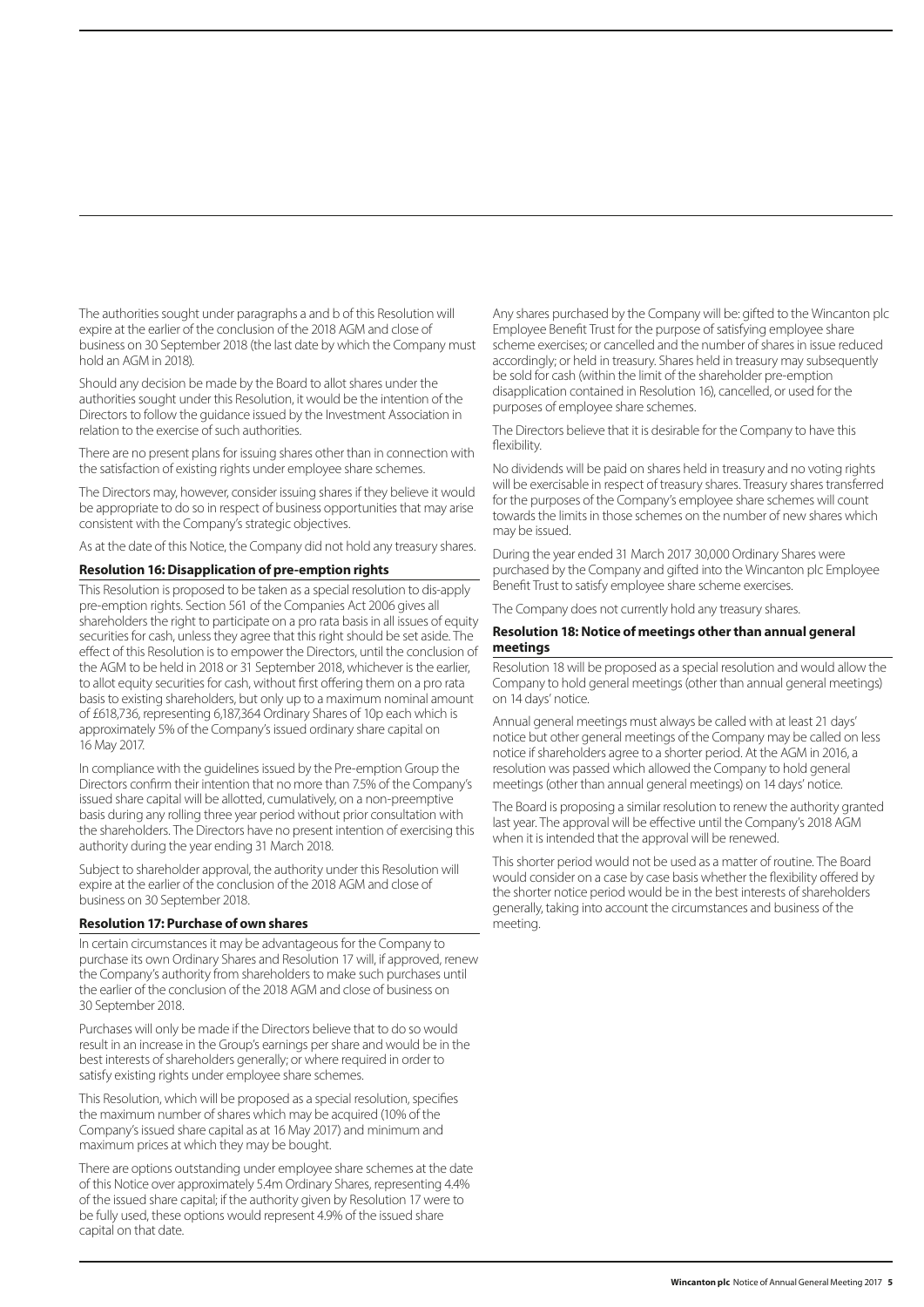# Important notes

The following notes explain your general rights as a shareholder and your right to attend and vote at the meeting or to appoint someone else to vote on your behalf.

# **1 Issued share capital and total voting rights**

As at 16 May 2017 (being the last practicable day prior to the printing of this Notice) the issued share capital of the Company consisted of 123,747,293 Ordinary Shares, carrying one vote each. Accordingly, the total voting rights in the Company as at 16 May 2017 are 123,747,293.

# **2 Entitlement to attend and vote**

Pursuant to Regulation 41 of the Uncertificated Securities Regulations 2001, and Section 360B(2) of the CA 2006, the Company specifies that only shareholders registered in the Register of Members of the Company as at 6.00 p.m. (BST) on Tuesday, 27 June 2017 or, in the event that the AGM is adjourned, registered in the Register of Members of the Company 48 hours before the time of the adjourned meeting(s), shall be entitled to attend and vote at the AGM in respect of the number of Ordinary Shares registered in their name at that time. Save in relation to any adjourned meeting(s), changes to entries on the Register of Members of the Company after 6.00 p.m. (BST) on Tuesday, 27 June 2017 shall be disregarded in determining the rights of any person to attend and vote at the AGM.

# **3 Voting at the AGM**

Voting on each of the resolutions to be put to the AGM will be taken on a poll, rather than a show of hands, to reflect the number of shares held by a shareholder, whether or not the shareholder is able to attend the meeting. Shareholders and proxies in attendance at the meeting will be asked to complete a poll card to indicate how they wish to cast their votes.

These cards will be collected at the end of the AGM. As soon as practicable following the AGM, the results of the voting will be announced via a Regulatory Information Service and also placed on the Company's website.

# **4 Proxies**

A shareholder entitled to attend, speak and vote at the AGM may appoint one or more proxies to attend, speak and vote at the AGM on their behalf provided that each proxy is appointed to exercise the rights attached to different shares. A proxy need not be a shareholder of the Company. In the case of joint shareholders, the vote of the first named in the Register of Members of the Company who tenders a vote, whether in person or by proxy, shall be accepted to the exclusion of the votes of other joint holders.

Appointing a proxy will not prevent a shareholder from attending in person and voting at the meeting (although voting in person at the meeting will terminate the proxy appointment).

# **5 Appointment of proxy using the hard-copy Form of Proxy**

A Form of Proxy which may be used to make such appointment and give proxy instructions accompanies this Notice.

To be valid, the appointment of a proxy, and the original or duly certified copy of the power of attorney or other authority (if any) under which it is signed or authenticated, should reach the Registrar, Computershare Investor Services plc, The Pavilions, Bridgwater Road, Bristol BS99 6ZY, no later than 11.00 a.m. on Tuesday 27 June 2017 (or, if the meeting is adjourned, 48 hours before the time fixed for holding the adjourned meeting).

If you appoint more than one proxy, additional Forms of Proxy can be obtained by contacting Computershare Investor Services plc on 0370 707 1788 or www.investorcentre.co.uk/contactus.

#### **6 Electronic appointment of proxy**

You can appoint a proxy electronically by accessing www.investorcentre. co.uk/eproxy. You will be asked to enter your Control Number, Shareholder Reference Number as printed on the Form of Proxy and agree to certain terms and conditions. For an electronic proxy appointment to be valid, it must be received by the Registrar no later than 11.00 a.m. on Tuesday, 27 June 2017.

Should you complete your Form of Proxy electronically and then post a hard copy, the Form that arrives last will be counted to the exclusion of instructions received earlier, whether electronic or postal. Please refer to the terms and conditions of the service on the website.

# **7 Appointment of proxies through CREST**

CREST members who wish to appoint a proxy or proxies through the CREST electronic proxy appointment service may do so by following the procedures described in the CREST Manual (available at www.euroclear. com/crest).

CREST Personal Members or other CREST sponsored members (and those CREST members who have appointed a voting service provider(s)) should refer to their CREST sponsor or voting service provider(s), who will be able to take the appropriate action on their behalf.

In order for a proxy appointment or instruction made using the CREST service to be valid, the appropriate CREST message (a CREST Proxy Instruction) must be properly authenticated in accordance with Euroclear UK & Ireland's specifications, and must contain the information required for such instruction, as described in the CREST Manual (available when signed in to crest at www.euroclear.com/crest). The message (regardless of whether it constitutes the appointment of a proxy or is an amendment to the instruction given to a previously appointed proxy) must, in order to be valid, be transmitted so as to be received by the Registrar (ID 3RA50) by 11.00 a.m. on Tuesday 27 June 2017. For this purpose, the time of receipt will be taken to be the time (as determined by the time stamp applied to the message by the CREST Application Host) from which the issuer's agent is able to retrieve the message by enquiry to CREST in the manner prescribed by CREST. After this time any change of instructions to proxies appointed through CREST should be communicated to the appointee through other means.

CREST members (and, where applicable, their CREST sponsors or voting service providers) should note that Euroclear UK & Ireland Limited does not make available special procedures in CREST for any particular message. Normal system timings and limitations will, therefore, apply in relation to the input of CREST Proxy Instructions. It is the responsibility of the CREST member concerned to take (or, if the CREST member is a CREST personal member, or sponsored member, or has appointed a voting service provider, to procure that their CREST sponsor or voting service provider(s) take(s)) such action as shall be necessary to ensure that a message is transmitted by means of the CREST system by any particular time. In this connection, CREST members (and, where applicable, their CREST sponsors or voting service providers) are referred, in particular, to those sections of the CREST Manual concerning practical limitations of the CREST system and timings.

The Company may treat as invalid a CREST Proxy Instruction in the circumstances set out in Regulation 35(5)(a) of the Uncertificated Securities Regulations 2001.

# **8 Corporate representatives**

Any corporation which is a shareholder can appoint one or more corporate representatives who may exercise on its behalf all of its powers as a shareholder provided that they do not do so in relation to the same shares.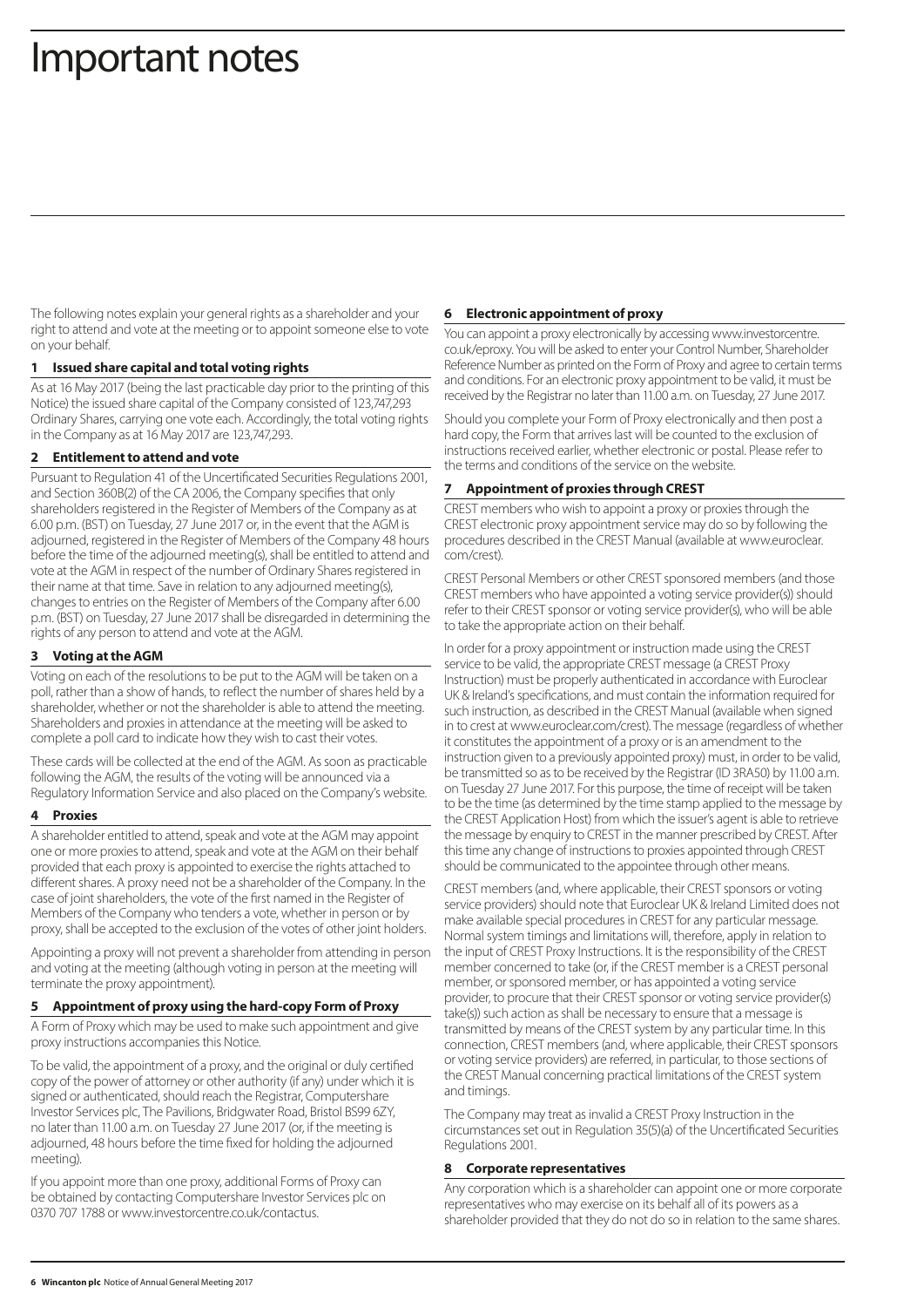#### **9 Nominated persons**

Any person to whom this notice is sent who is a person nominated under Section 146 of the Companies Act 2006 to enjoy information rights (a Nominated Person) may, under an agreement with the shareholder by whom they were nominated, have a right to be appointed (or to have someone else appointed) as a proxy for the AGM. If a Nominated Person has no such proxy appointment right or does not wish to exercise it, they may under such an agreement, have a right to give instructions to the shareholders as to the exercise of voting rights. The statement of the rights of shareholders in relation to appointment of proxies in paragraph 4 of these notes does not apply to Nominated Persons. The rights described in this paragraph can only be exercised by shareholders of the Company.

#### **10 Right to ask questions**

Any shareholder or appointed proxy/proxies attending the AGM has the right to ask questions.

The Company must cause to be answered any such question relating to the business being dealt with at the AGM but no such answer need be given if (a) to do so would interfere unduly with the preparation for the AGM or involve the disclosure of confidential information, (b) the answer has already been given on a website in the form of an answer to a question, or (c) it is undesirable in the interests of the Company or the good order of the AGM that the question be answered.

# **11 Publication of audit concerns on the Company's website**

Under Section 527 of the Companies Act 2006 shareholders meeting the threshold requirements set out in that Section have the right to require the Company to publish on a website a statement setting out any matter relating to:

- the audit of the Company's accounts (including the Auditor's report and the conduct of the audit) that are to be laid before the AGM; or
- any circumstances connected with an auditor of the Company ceasing to hold office since the previous meeting at which the annual accounts and reports were laid in accordance with Section 437 of the Companies Act 2006.

Where the Company is required to place a statement on a website under Section 527 of the Companies Act 2006, it must forward the statement to the Company's Auditor not later than the time when it makes the statement available on the website.

The business which may be dealt with at the AGM includes any statement that the Company has been required under Section 527 of the Companies Act 2006 to publish on a website.

# **12 Information available on the Company's website**

Copies of this Notice, the Annual Report 2017, and other information required by Section 311A of the Companies Act 2006 can be found at www.wincanton.co.uk/investors.

#### **13 Documents available for inspection**

Copies of the Executive Directors' service contracts and Non-executive Directors' letters of appointment will be available for inspection at the registered office of the Company during normal business hours (Saturdays, Sundays and public holidays excepted) and will also be available for inspection at the place of the AGM on Thursday, 29 June 2017 from 10.45 a.m. until 15 minutes after the end of the AGM.

#### **14 Communication**

Shareholders may not use any electronic address provided in either this Notice of AGM or any related documents (including the Form of Proxy) to communicate with the Company for any purposes other than those expressly stated.

# **AGM INFORMATION**

#### **15 Time of the Meeting**

The doors will be open at 10.30a.m. and the AGM will start promptly at 11.00 a.m.

#### **16 Attending the AGM**

If you are coming to the AGM, please bring your Attendance Card with you which can be found at the top of the Form of Proxy. It authenticates your right to attend, speak and vote at the AGM and will speed your admission.

You may also find it useful to also bring this Notice of AGM and the Annual Report 2017 so that you can refer back to them during the meeting.

All joint shareholders may attend and speak at the AGM. However, only the first shareholder listed on the Register of Members is entitled to vote. At the discretion of the Company, and subject to sufficient seating capacity, a shareholder may enter with one guest, provided that the shareholder and their guest register to enter the AGM at the same time.

#### **17 Venue arrangements**

For security reasons, all hand baggage may be subject to examination. Please note that laptop computers, electronic tablets, recording equipment, cameras and similar such equipment may not be brought into or used during the AGM.

Smoking is not permitted inside the offices of Buchanan Communications.

Please ensure that mobile telephones, cameras and other devices are switched off throughout the AGM. No photography is permitted in the meeting.

Anyone accompanying a shareholder in need of assistance will be admitted to the AGM. If any shareholder with a disability has any question regarding attendance at the AGM, please contact the Company Secretary at Wincanton plc, Methuen Park, Chippenham, Wiltshire SN14 0WT by 22 June 2017.

# **18 Security**

Security staff will be on duty to assist shareholders.

The Company will not permit behaviour that may interfere with another person's security, safety or the good order of the AGM.

#### **19 Enquiries**

Computershare Investor Services PLC maintains the Company's share register.

If you have any enquiries about the AGM or about your shareholding you should contact Computershare Investor Services at The Pavilions, Bridgwater Road, Bristol BS99 6ZY or by telephone on 0370 707 1788.

# **20 Data protection statement**

Your personal data includes all data provided by you, or on your behalf, which relates to you as a shareholder, including your name and contact details, the votes you cast and your Reference Number (attributed to you by the Company). The Company determines the purposes for which, and the manner in which, your personal data is to be processed. The Company and any third party to whom it discloses the data may process your personal data for the purposes of compiling and updating the Company's records, fulfilling its legal obligations and processing the shareholder rights you exercise.